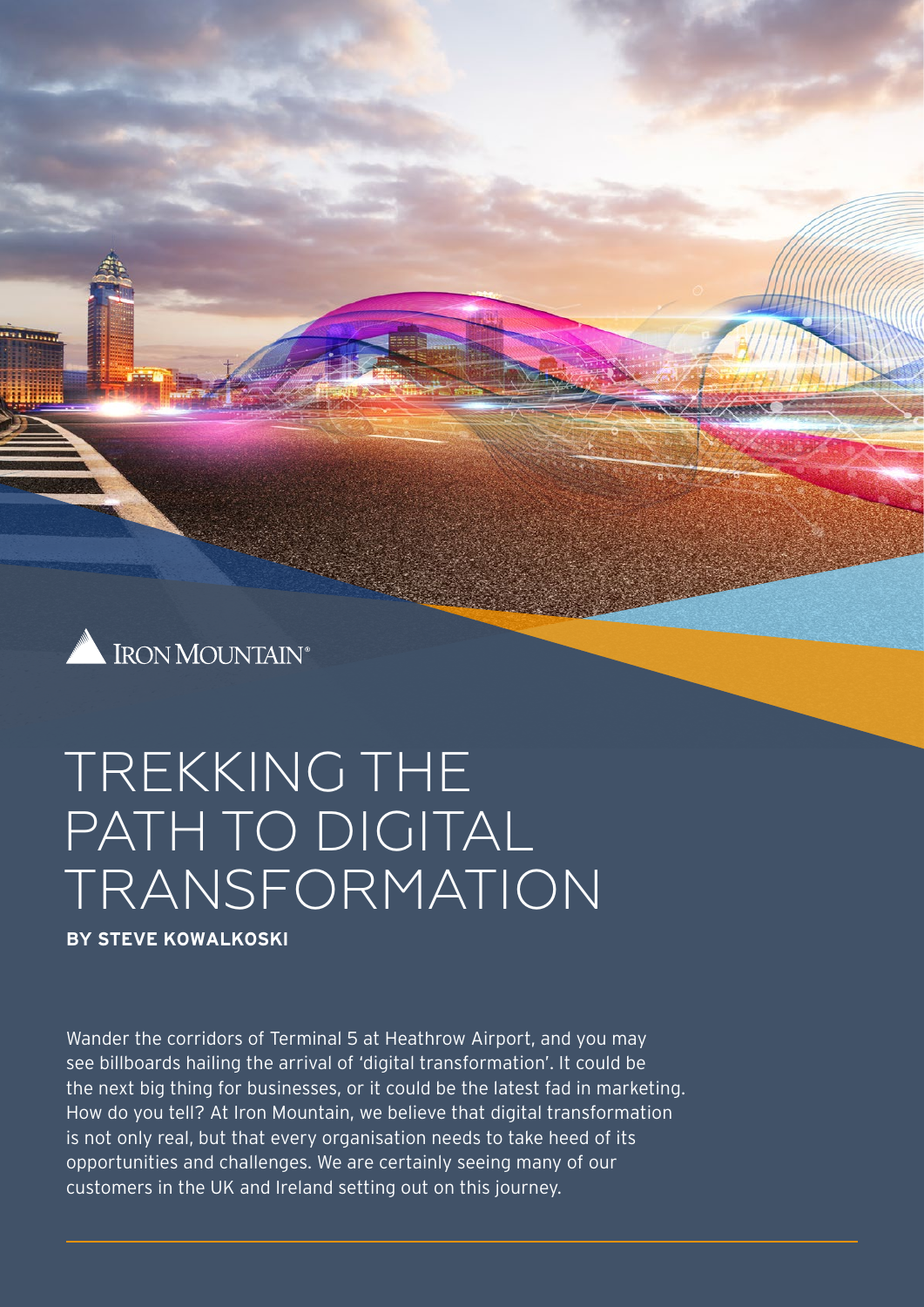### WHAT ARE THE DRIVERS FOR MOVING TO DIGITAL?

Transforming the way a business stores its historical data can make that business more responsive, more agile in the way it responds to market trends, and better at delivering customer service.

By moving from tape and paper archiving to storing [information digitally](https://www.ironmountain.co.uk/resources/general-articles/e/enable-digital-transformation-with-a-cloud-first-strategy), businesses can analyse the data they hold more effectively and use it to become more competitive. Moving from physical to digital can be the difference between trying to sort through 500 files in a box to find a crucial piece of information, or making a quick query on easily accessible digital data.

The speed of change in product development demands this faster, more informed decision-making. [The lifecycle](https://www.ironmountain.co.uk/resources/whitepapers/b/building-a-data-lifecycle-management-strategy-in-the-era-of-digital-transformation) of low-tech products, for example, is getting shorter all the time. That means companies need to understand trends and innovate faster. For that they need to mine the massive datasets that they hold. And for that, they need technology.

There is also the opportunity to improve productivity. We have seen growth in GDP in the last decade. but it has been fuelled more by consumption than productivity. The world is now recognising that to achieve **continued growth**, organisations need to **improve the productivity** of their workforce. Technology holds the key to implementing digital ways of working and managing data, which in turn can drive that productivity.

As a result, businesses are thinking of taking advantage of cheap computing power and new technologies such as machine learning and AI, to create digital data from historical records.

#### DATA AND PRIVACY LAWS

**Compliance** issues such as the introduction of the GDPR have sharpened focus on the value of stored data.

The rush to [comply with the GDPR](https://www.ironmountain.co.uk/resources/multimedia/p/Physical-Meets-Digital/week-4-mastering-data-privacy-and-information-governance-in-a-post-gdpr-world) for example led many organisations to think they just needed to destroy old records. On reflection though, they have realised that there is value still to be extracted from this **historical information** in their decisionmaking processes, in industries as diverse as oil and gas exploration through to insurance and credit card provision.

Companies still want to know how they can construct a [data retention policy](https://www.ironmountain.co.uk/resources/best-practice-guides/f/five-steps-to-implementing-a-records-retention-schedule) around their information that stands up to internal and public scrutiny, and de-risks the organisation, both globally and locally. But now they want to know how they can **get value from that data**.

#### HOW WE ARE HELPING CUSTOMERS TACKLE THE CHALLENGE

Customers are turning to Iron Mountain to see how they can [mine more insights](https://www.ironmountain.co.uk/resources/data-sheets-and-brochures/i/iron-mountain-insight-for-media-and-entertainment) and help them accelerate the business model transformation by analysing the information that they have stored, both digitally and physically.

In the UK and Ireland our research has shown that customers want Iron Mountain to:

- **>** Be easy to work with
- **>** Communicate proactively
- **>** Solve their problem

To deliver answers to those needs, we have business development and commercial teams who are focused on solving customer challenges. By engaging and empowering our workforce, we can deliver great service, provide tools and products to extract usable information from data stores, and help to solve those problems.

#### IT IS NOT A STRAIGHTFORWARD ROAD

Few would say that transformation is easy – unless you are a young company that has grown up digital.

Long-established businesses cannot jump from physical to digital in one step. We asked customers recently where they are on the [path to digitilisation.](https://www.ironmountain.co.uk/resources/general-articles/t/the-road-to-digital-transformation) Nobody claimed to be there completely. That is not surprising, because the world of data and technology is always evolving. Just **7%** believe they are **nearly there**, and a massive majority of **89%** report that they have **at least started**.

With most organisations to be found somewhere on the journey between physical and digital information management, the question becomes 'How do you manage a new [hybrid physical/digital world?](https://www.ironmountain.co.uk/resources/multimedia/p/physical-meets-digital/week-1-keynote)'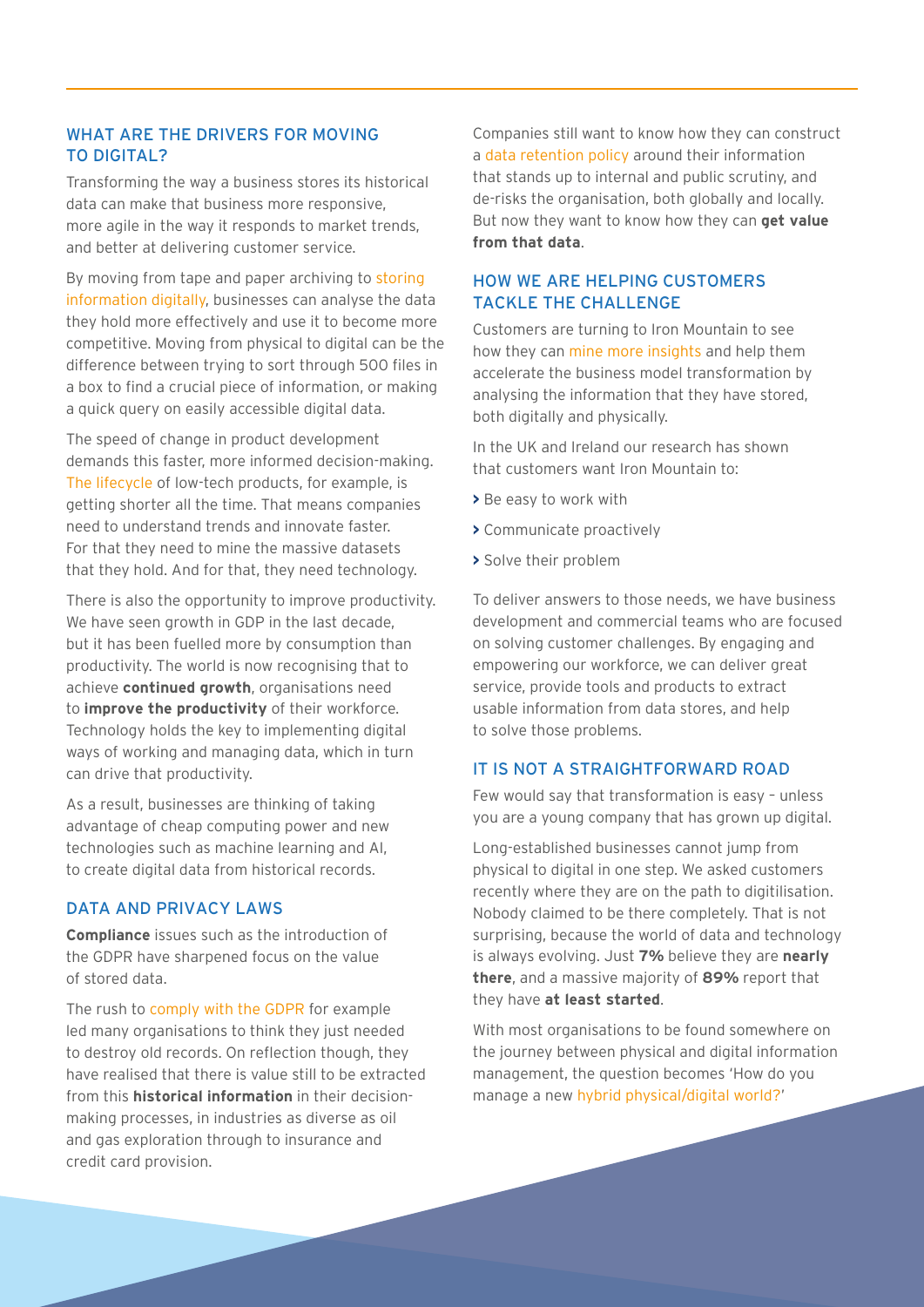

On the one hand you have new data that was **born digitally**, and your task is to use automation to classify and analyse it. But on the other hand, there is still that huge set of **historical physical documents** that might be redundant or might hold the key to greater insights.

As customers continue to digitise their information, we will ensure that we have the capacity to handle that data. We are very conscious though that document scanning services are expensive and therefore it needs to be clear that scanning will drive real revenue or a good cost-benefit ratio.

Managing a **hybrid world** means organisations need to introduce [advanced skill sets](https://www.ironmountain.co.uk/resources/general-articles/d/digital-transformation-training-identifying-the-skills-to-succeed) to deploy new technologies such as [machine learning, AI and](https://www.ironmountain.co.uk/resources/multimedia/p/physical-meets-digital/week-1-harnessing-data-insights-through-emerging-technologies)  [the Internet of Things.](https://www.ironmountain.co.uk/resources/multimedia/p/physical-meets-digital/week-1-harnessing-data-insights-through-emerging-technologies) At the same time it is vital to retain the skills of employees who understand physical data and its management.

Employees who interact with data will need to learn how to handle new technologies, and they will need encouragement to ensure they still feel valued while stepping outside their comfort zones.

#### A CHANGE IN STRUCTURE

We are hearing in our conversations with customers that organisations are changing their shape to address digital transformation. In some businesses we are seeing the arrival of a new C-level position – the chief digital transformation officer. Today we are talking to CIOs, COOs and CTOs about transformation issues ranging **from compliance to data centres**.

Roles everywhere are changing. People who worked in procurement, for example, may have moved to a central office because of the issues around compliance and the legal requirements for storing business data.

The whole organisational and data landscape is evolving, and we are helping organisations to create a new structure to manage that. Businesses are looking to us for help, for example, in navigating the established data silos in their organisations, to **extract insights** that help them create innovative products.

#### GROWING DATA CENTRES

As companies move to digital records, the data centre will necessarily become more important.

We provide the bookends for customer data. Historically it is about paper or computer tape storage. So you have a physical warehouse on one end. Then a **data centre** is effectively a digital warehouse. Everything in-between is this hybrid physical/digital world, and the services that we put on top to help organisations navigate through that digital transformation.

We are already helping customers with the management of their data centres. In many cases we are hosting customer data in our own centres. We are winning business based on our brand reputation, our commitment to environmentalfriendly operation, and our ability to work globally.